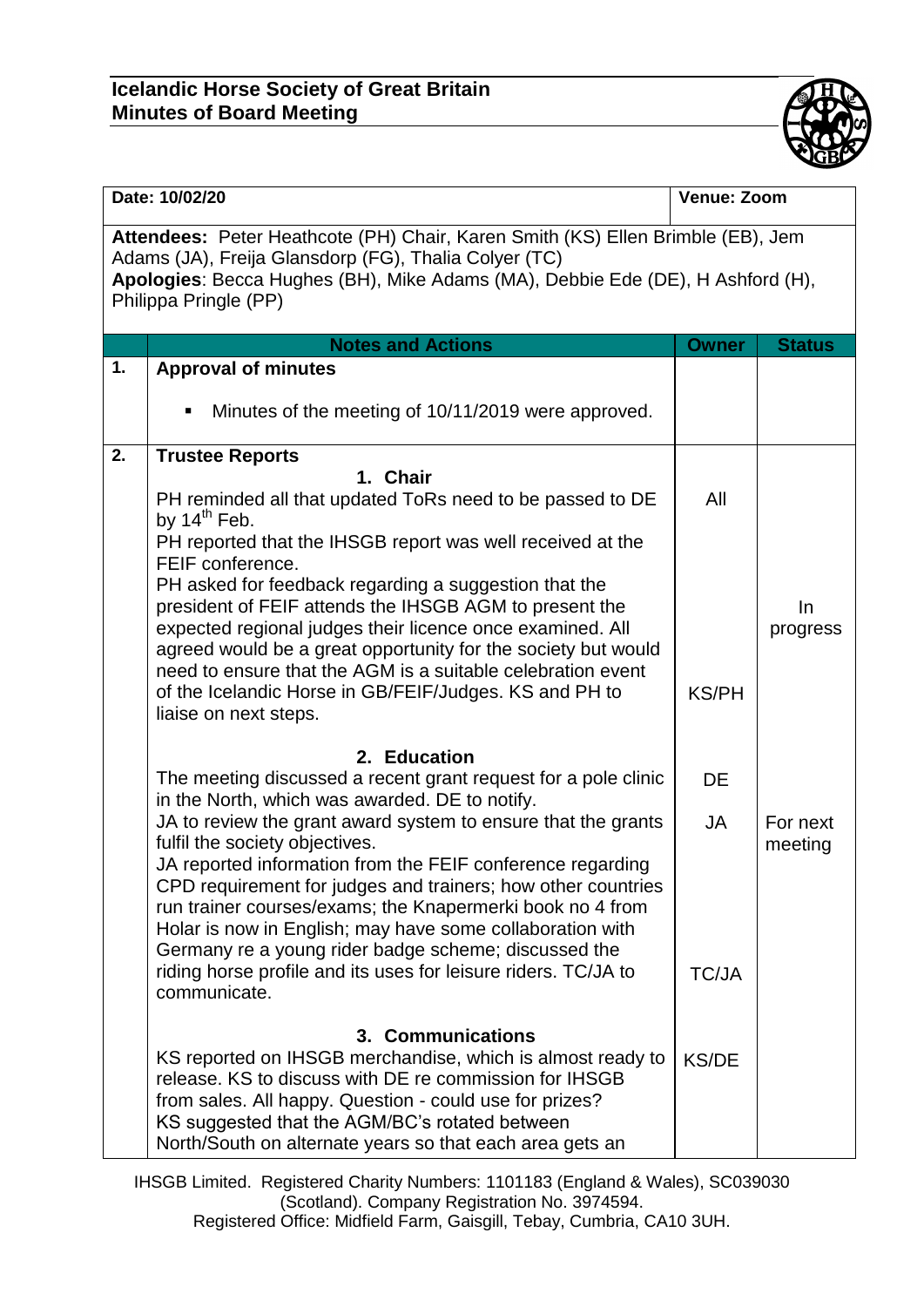

| IHSGB event a year, with one year off in 3.<br>Webinars in process, KS has disclaimer and paragraph ready<br>pre launch.                                                                                                                                                                                                                                                                                                                                                                                                                                                                                                                                                                                                                                                                                                                                                                                                                                                                                                                                                                                                |                          |                |
|-------------------------------------------------------------------------------------------------------------------------------------------------------------------------------------------------------------------------------------------------------------------------------------------------------------------------------------------------------------------------------------------------------------------------------------------------------------------------------------------------------------------------------------------------------------------------------------------------------------------------------------------------------------------------------------------------------------------------------------------------------------------------------------------------------------------------------------------------------------------------------------------------------------------------------------------------------------------------------------------------------------------------------------------------------------------------------------------------------------------------|--------------------------|----------------|
| 4. Breeding<br>EB reported that we have the date for the breeding show -<br>25/26 <sup>th</sup> April at Connegar Farm. A few members have already<br>advised date is tricky but hope to fill out the weekend with<br>other 'events' if not enough assessments to keep weekend<br>full. The judges are known but will be announced closer to the<br>event date as per FEIF request.<br>EB reported back on the major changes to the breeding<br>assessment (4 gaited and 5 gaited assessments) which was<br>announced and passed at the FEIF conference. Waiting for<br>more information and clarification re release.                                                                                                                                                                                                                                                                                                                                                                                                                                                                                                  | <b>EB</b>                |                |
| 5. Studbook                                                                                                                                                                                                                                                                                                                                                                                                                                                                                                                                                                                                                                                                                                                                                                                                                                                                                                                                                                                                                                                                                                             |                          |                |
| Team very busy currently with address changes, imports etc.<br>Request for Farm Animal Genetic Resources (FAnGR) breed<br>inventory for 2019 has been made by Defra, requested data<br>being compiled by FG.<br>Worldfengur have asked for update on persons with pro-                                                                                                                                                                                                                                                                                                                                                                                                                                                                                                                                                                                                                                                                                                                                                                                                                                                  | FG                       |                |
| access by 1/3/20. JA to be removed.                                                                                                                                                                                                                                                                                                                                                                                                                                                                                                                                                                                                                                                                                                                                                                                                                                                                                                                                                                                                                                                                                     |                          |                |
| 6. Leisure<br>TC reported that she has been active in contacting the FEIF<br>community – need to wait for FEIF conference minutes.<br>TC – Aims to attend next Showing Council meeting 15 <sup>th</sup> April<br>2020.<br>First draft of web content for leisure pages is complete.<br>Launch of photo comp with closing date to coincide with next<br>Sleipnir submission deadline, 31 <sup>st</sup> March. CH will judge and<br>photos can also be used for Sleipnir and promotions.<br>Webinars, progress is ongoing and aiming to finalise dates of<br>first 3. First to be on Importing Icelandic Horses with Mic<br>Rushen – MR to confirm a date. History of the IHSGB – host<br>to be determined, speak to Ruth Aitken? Foreign Breeds<br>Showing – Lynn Jarvis has agreed to host, date TBC.<br>TC to review the standard protocol to help new/old members.<br>KS to share her previously started ideas.<br>Discussion regarding Sleipnir and article numbers. Not<br>necessarily too little articles but maybe too little from leisure<br>areas? Members level/area of interest in leisure needs<br>updating. | <b>TC</b><br>TC/H/K<br>S | In<br>progress |

IHSGB Limited. Registered Charity Numbers: 1101183 (England & Wales), SC039030 (Scotland). Company Registration No. 3974594. Registered Office: Midfield Farm, Gaisgill, Tebay, Cumbria, CA10 3UH.